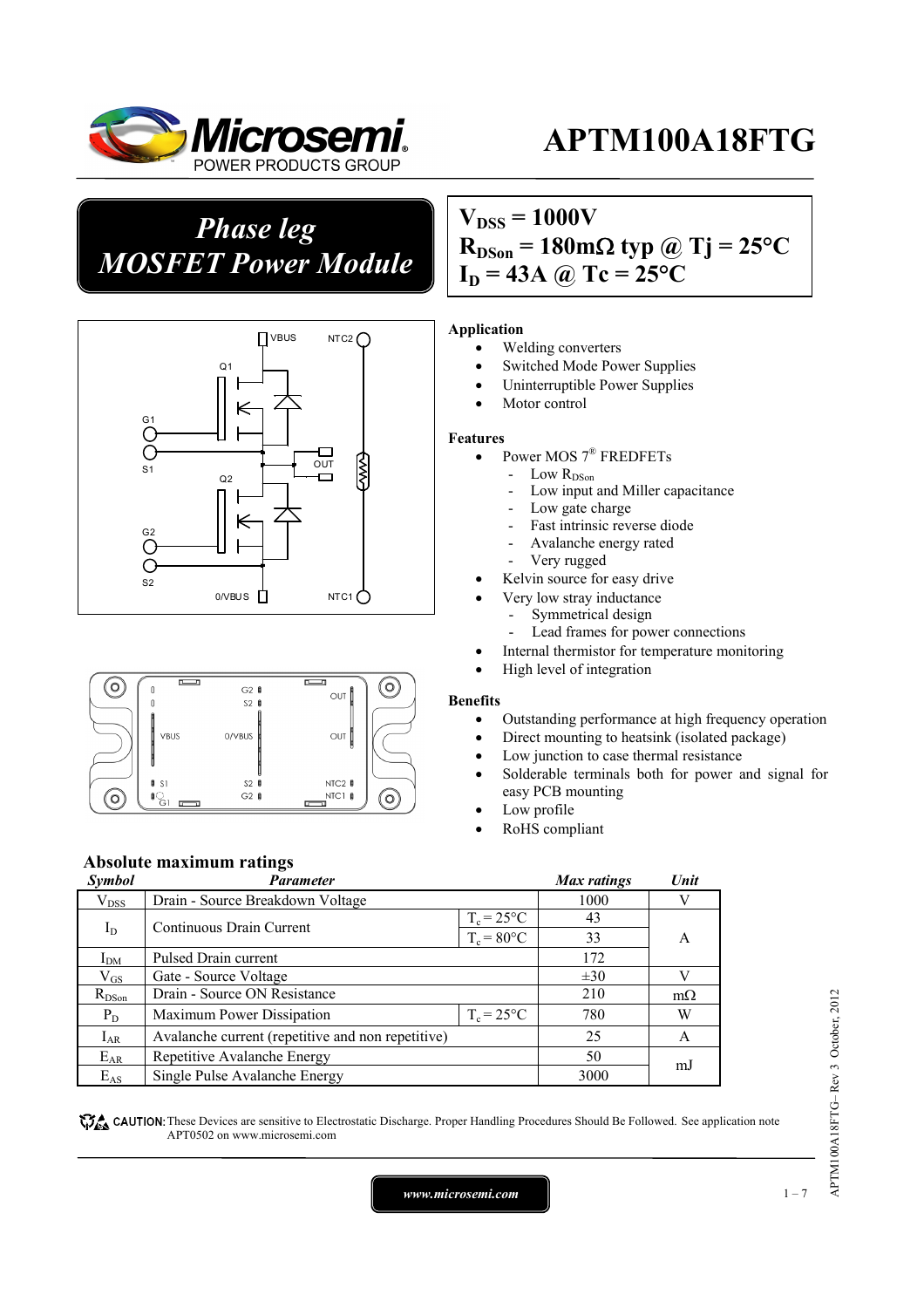

## **All ratings @ Tj = 25°C unless otherwise specified**

# **Electrical Characteristics**

|              | Symbol Characteristic           | <b>Test Conditions</b>              |                     | Min | Tvp | Max        | Unit      |
|--------------|---------------------------------|-------------------------------------|---------------------|-----|-----|------------|-----------|
| $I_{DSS}$    | Zero Gate Voltage Drain Current | $V_{GS} = 0V$ , $V_{DS} = 1000V$    | $T_i = 25^{\circ}C$ |     |     | <b>200</b> | μA        |
|              |                                 | $V_{GS} = 0V$ , $V_{DS} = 800V$     | $T_i = 125$ °C      |     |     | 1000       |           |
| $R_{DS(on)}$ | Drain – Source on Resistance    | $V_{GS} = 10V$ , $I_D = 21.5A$      |                     |     | 180 | 210        | $m\Omega$ |
| $V_{GS(th)}$ | Gate Threshold Voltage          | $V_{GS} = V_{DS}$ , $I_D = 5mA$     |                     |     |     |            | V         |
| $I_{GSS}$    | Gate – Source Leakage Current   | $V_{GS} = \pm 30 V$ , $V_{DS} = 0V$ |                     |     |     | $\pm 150$  | nA        |

# **Dynamic Characteristics**

| <i>Symbol</i> | <i><b>Characteristic</b></i> | <b>Test Conditions</b>                                                        | Min | $\mathcal{I}yp$ | <b>Max</b> | Unit    |
|---------------|------------------------------|-------------------------------------------------------------------------------|-----|-----------------|------------|---------|
| $C_{iss}$     | <b>Input Capacitance</b>     | $V_{GS} = 0V$                                                                 |     | 10.4            |            | nF      |
| $C_{\rm oss}$ | <b>Output Capacitance</b>    | $V_{DS}$ = 25V                                                                |     | 1.76            |            |         |
| $C_{\rm rss}$ | Reverse Transfer Capacitance | $f = 1MHz$                                                                    |     | 0.32            |            |         |
| $Q_{\rm g}$   | Total gate Charge            | $V_{GS} = 10V$                                                                |     | 372             |            |         |
| $Q_{gs}$      | Gate – Source Charge         | $V_{\text{Bus}} = 500V$                                                       |     | 48              |            | nC      |
| $Q_{gd}$      | Gate – Drain Charge          | $I_D = 43A$                                                                   |     | 244             |            |         |
| $T_{d(0n)}$   | Turn-on Delay Time           | Inductive switching @ 125°C                                                   |     | 18              |            | ns      |
| $T_r$         | Rise Time                    | $V_{GS} = 15V$<br>$V_{\text{Bus}} = 670V$<br>$I_D = 43A$<br>$R_G = 2.5\Omega$ |     | 12              |            |         |
| $T_{d(off)}$  | Turn-off Delay Time          |                                                                               |     | 155             |            |         |
| $T_f$         | Fall Time                    |                                                                               |     | 40              |            |         |
| $E_{on}$      | Turn-on Switching Energy     | Inductive switching $\omega$ 25°C                                             |     | 1800            |            |         |
| $E_{\rm off}$ | Turn-off Switching Energy    | $V_{GS} = 15V$ , $V_{Bus} = 670V$<br>$I_D = 43A$ , $R_G = 2.5\Omega$          |     | 1246            |            | $\mu$ J |
| $E_{on}$      | Turn-on Switching Energy     | Inductive switching $\omega$ 125°C                                            |     | 2846            |            |         |
| $E_{\rm off}$ | Turn-off Switching Energy    | $V_{GS} = 15V$ , $V_{Bus} = 670V$<br>$I_D = 43A$ , $R_G = 2.5\Omega$          |     | 1558            |            | μJ      |

### **Source - Drain diode ratings and characteristics**

| <i>Symbol</i> | <i><b>Characteristic</b></i> | <b>Test Conditions</b>       |                     | Min | Type | <b>Max</b> | <b>Unit</b> |
|---------------|------------------------------|------------------------------|---------------------|-----|------|------------|-------------|
| $I_{S}$       | Continuous Source current    |                              | $Tc = 25^{\circ}C$  |     |      | 43         | A           |
|               | (Body diode)                 |                              | $Tc = 80^{\circ}C$  |     |      | 33         |             |
| $V_{SD}$      | Diode Forward Voltage        | $V_{GS} = 0V$ , $I_S = -43A$ |                     |     |      | 1.3        | V           |
| dv/dt         | Peak Diode Recovery ●        |                              |                     |     |      | 18         | V/ns        |
| $t_{rr}$      | Reverse Recovery Time        |                              | $T_i = 25^{\circ}C$ |     |      | 320        | ns          |
|               |                              | $I_S = -43A$<br>$V_R = 670V$ | $T_i = 125$ °C      |     |      | 650        |             |
| $Q_{rr}$      | Reverse Recovery Charge      | $diS/dt = 200A/\mu s$        | $T_i = 25$ °C       |     | 7.2  |            | $\mu$ C     |
|               |                              |                              | $T_i = 125$ °C      |     | 19.5 |            |             |

 dv/dt numbers reflect the limitations of the circuit rather than the device itself.  $I_S \leq -43A$  di/dt  $\leq 700A/\mu s$   $V_R \leq V_{DSS}$   $T_i \leq 150^{\circ}C$ 

*www.microsemi.com* 2-7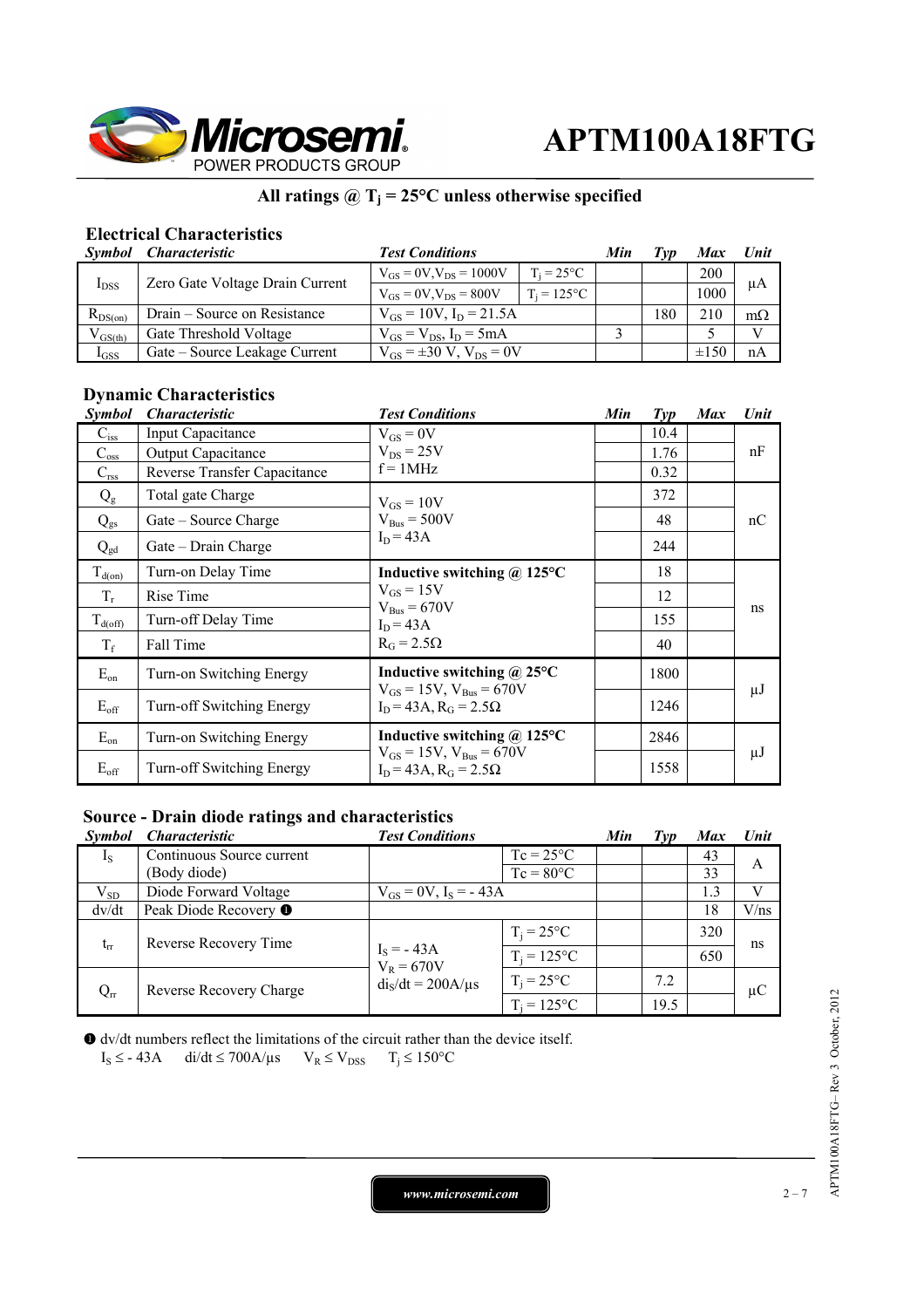

### **Thermal and package characteristics**

|                | Symbol Characteristic                                            |             | Min | T vp  | Max | Unit |                    |
|----------------|------------------------------------------------------------------|-------------|-----|-------|-----|------|--------------------|
| $R_{thJC}$     | Junction to Case Thermal resistance                              |             |     |       |     | 0.16 | $\rm ^{\circ}$ C/W |
| $\rm V_{ISOL}$ | RMS Isolation Voltage, any terminal to case $t = 1$ min, 50/60Hz |             |     | 4000  |     |      |                    |
| $T_{L}$        | Operating junction temperature range                             |             |     | $-40$ |     | 150  |                    |
| $T_{STG}$      | Storage Temperature Range                                        |             |     | $-40$ |     | 125  | $\rm ^{\circ}C$    |
| $T_{\rm C}$    | <b>Operating Case Temperature</b>                                |             |     | $-40$ |     | 100  |                    |
| Torque         | Mounting torque                                                  | To Heatsink | M5  | 2.5   |     | 4.7  | N.m                |
| Wt             | Package Weight                                                   |             |     |       |     | 160  | g                  |

#### **Temperature sensor NTC** (see application note APT0406 on www.microsemi.com for more information).

| Symbol       | Characteristic        | Min | $T_{VD}$ | <b>Max</b> | Unit                |
|--------------|-----------------------|-----|----------|------------|---------------------|
| $\rm R_{25}$ | Resistance $(a)$ 25°C |     | 50       |            | kΩ                  |
| $D$ 25/85    | $E_5 = 298.15$ K      |     | 3952     |            | $\overline{V}$<br>A |
|              | $\sim$                |     |          |            |                     |

$$
= \frac{R_{25}}{\exp\left[B_{25/85}\left(\frac{1}{T_{25}} - \frac{1}{T}\right)\right]}
$$
 T: Thermistor temperature

### **SP4 Package outline** (dimensions in mm)

 $R_T$ 



*www.microsemi.com* 1 and 2 = 7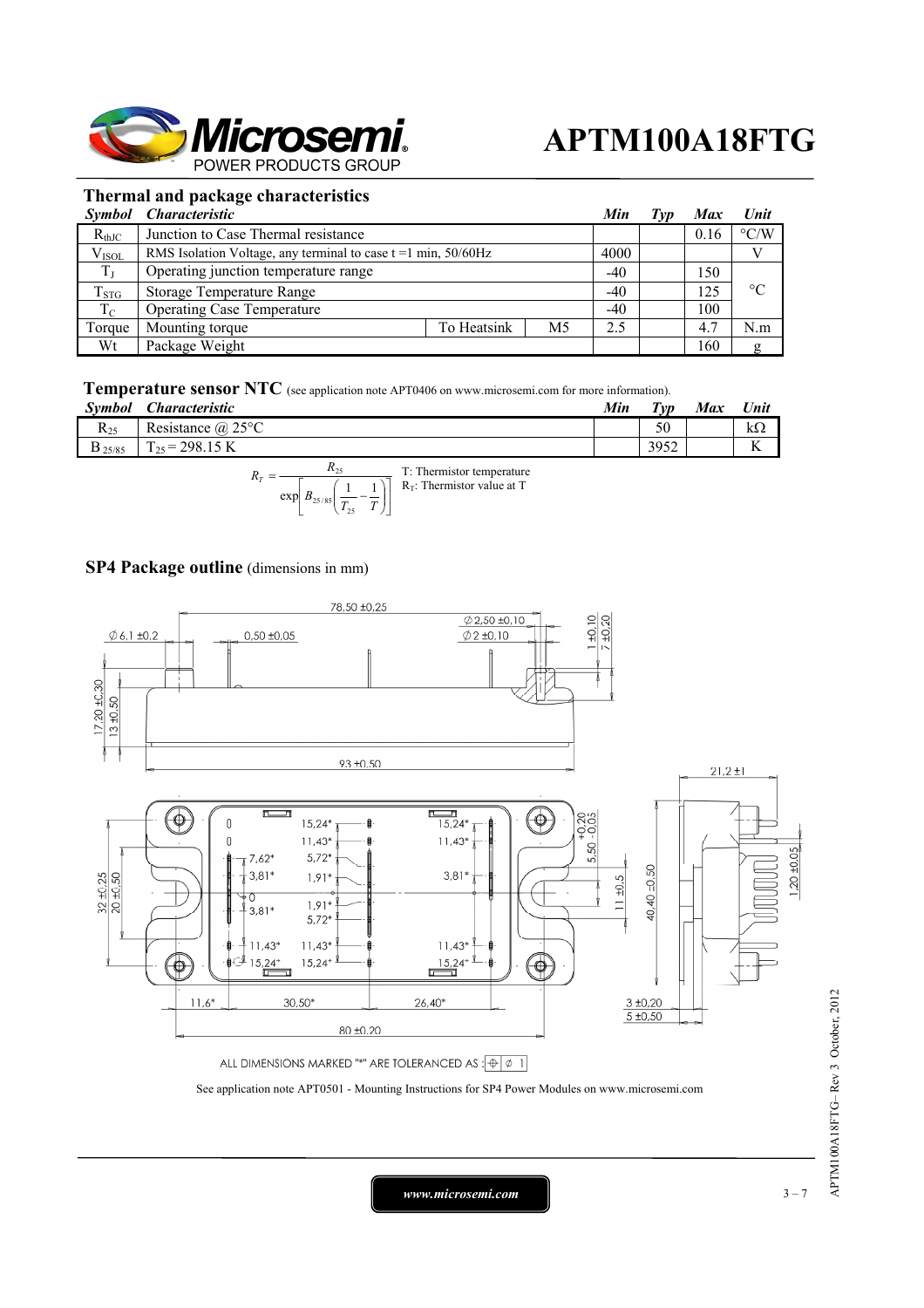

### **Typical Performance Curve**



*www.microsemi.com*  $\vert$  **4-7**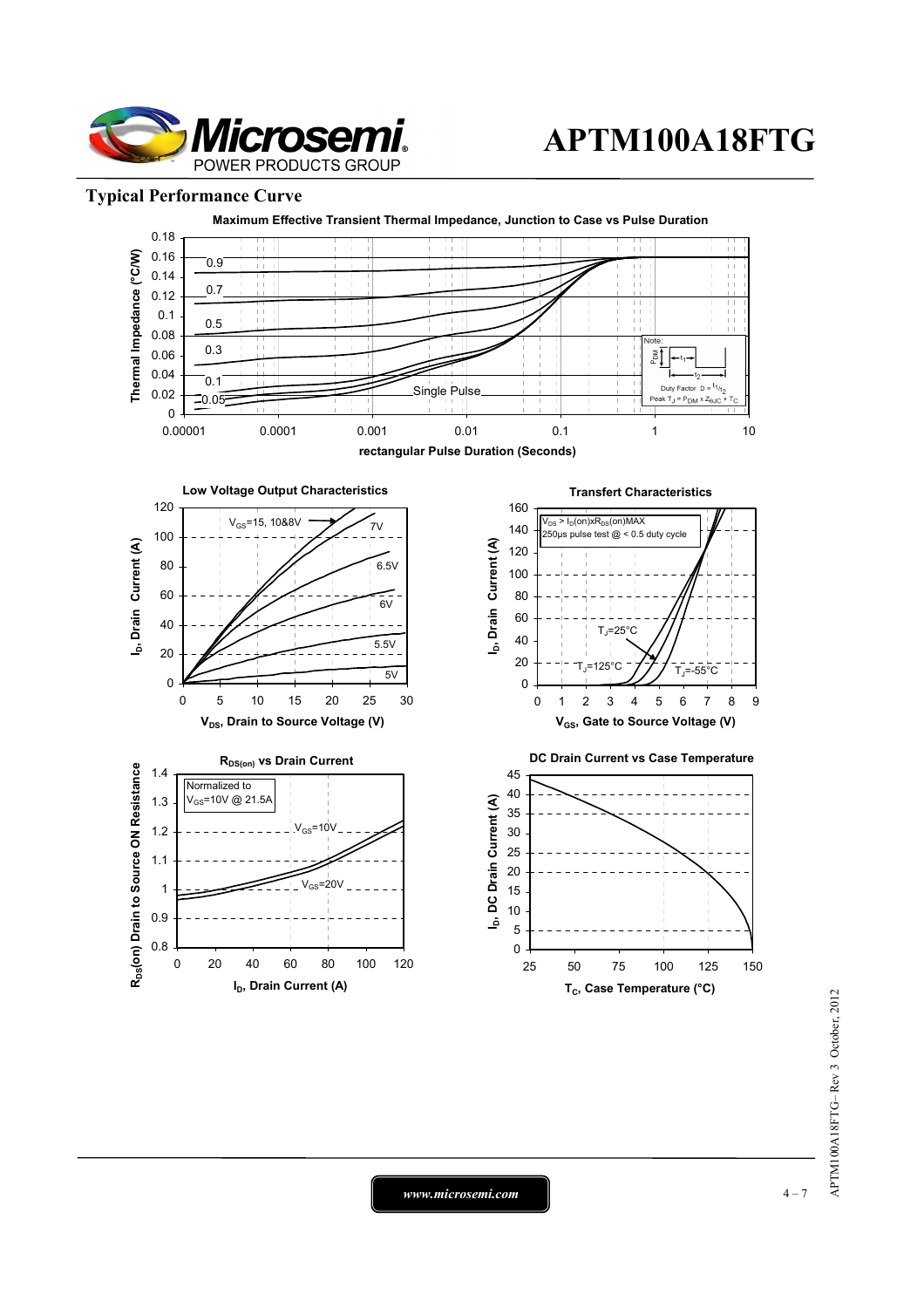



0 10 20 30 40 50 **V<sub>DS</sub>**, Drain to Source Voltage (V)

100

# **APTM100A18FTG**



*www.microsemi.com* **a**  $5 - 7$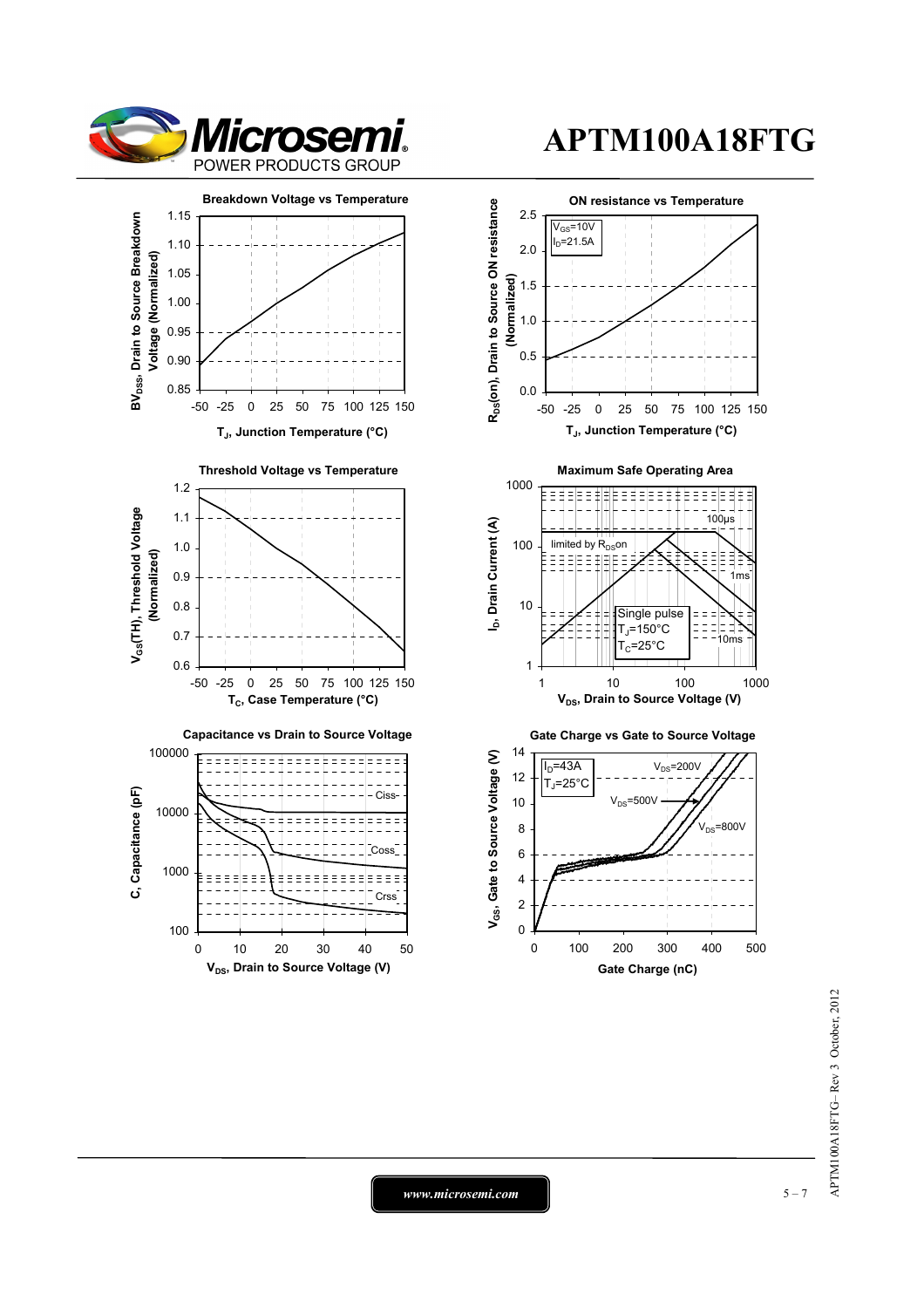



APTM100A18FTG-Rev 3 October, 2012 APTM100A18FTG– Rev 3 October, 2012

*www.microsemi.com* **c** 6-7